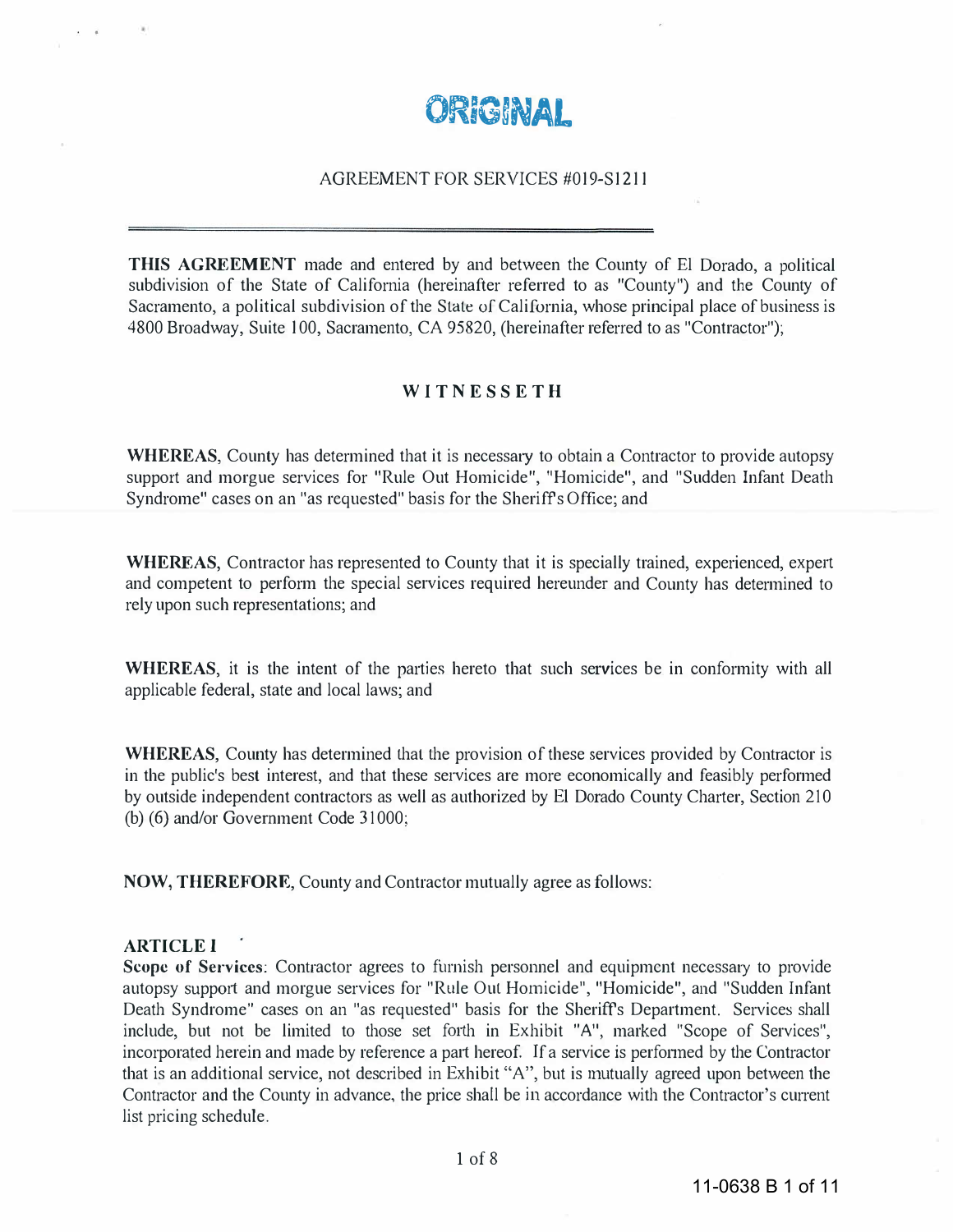## ARTICLE II

Term: This Agreement shall become effective when fully executed by both parties hereto and shall apply to services provided, per Article I of this Agreement, during the term of July 1, 2011 through June 30, 2014.

## ARTICLE III

Compensation for Services: For services provided herein, County agrees to pay Contractor monthly in arrears. Payment shall be made within thirty (30) days following County receipt and approval of itemized invoice(s) detailing services rendered. For the purposes hereof, the billing rate shall be \$2730.00 per autopsy service, including one copy of autopsy report. Additional copies of reports or other products shall be payable at the standard fee schedule of the Coroner as set by the Sacramento County Board of Supervisors.

All invoices are to reference Agreement #019-S1211 to:

EI Dorado County Sheriffs Office Attention: Accounting Department 3 00 Fair Lane Placerville, CA 95667

Total amount of this Agreement for services shall not exceed \$150,000.00 for the three (3) year period.

# ARTICLE IV

Changes to Agreement: This Agreement may be amended by mutual consent of the parties hereto. Said amendments shall become effective only when in writing and fully executed by duly authorized officers of the patties hereto.

# ARTICLE V

Contractor to County: It is understood that the services provided under this Agreement shall be prepared in and with cooperation from County and its staff. It is further agreed that in all matters pertaining to this Agreement, Contractor shall act as Contractor only to County and shall not act as Contractor to any other individual or entity affected by this Agreement nor provide information in any manner to any party outside of this Agreement that would conflict with Contractor's responsibilities to County during term hereof.

## ARTICLE VI

Assignment and Delegation: Contractor is engaged by County for its unique qualifications and skills as well as those of its personnel. Contractor shall not subcontract, delegate or assign services to be provided, in whole or in part, to any other person or entity without prior written consent of County.

## ARTICLE VII

Independent Contractor/Liability: Contractor is, and shall be at all times, deemed independent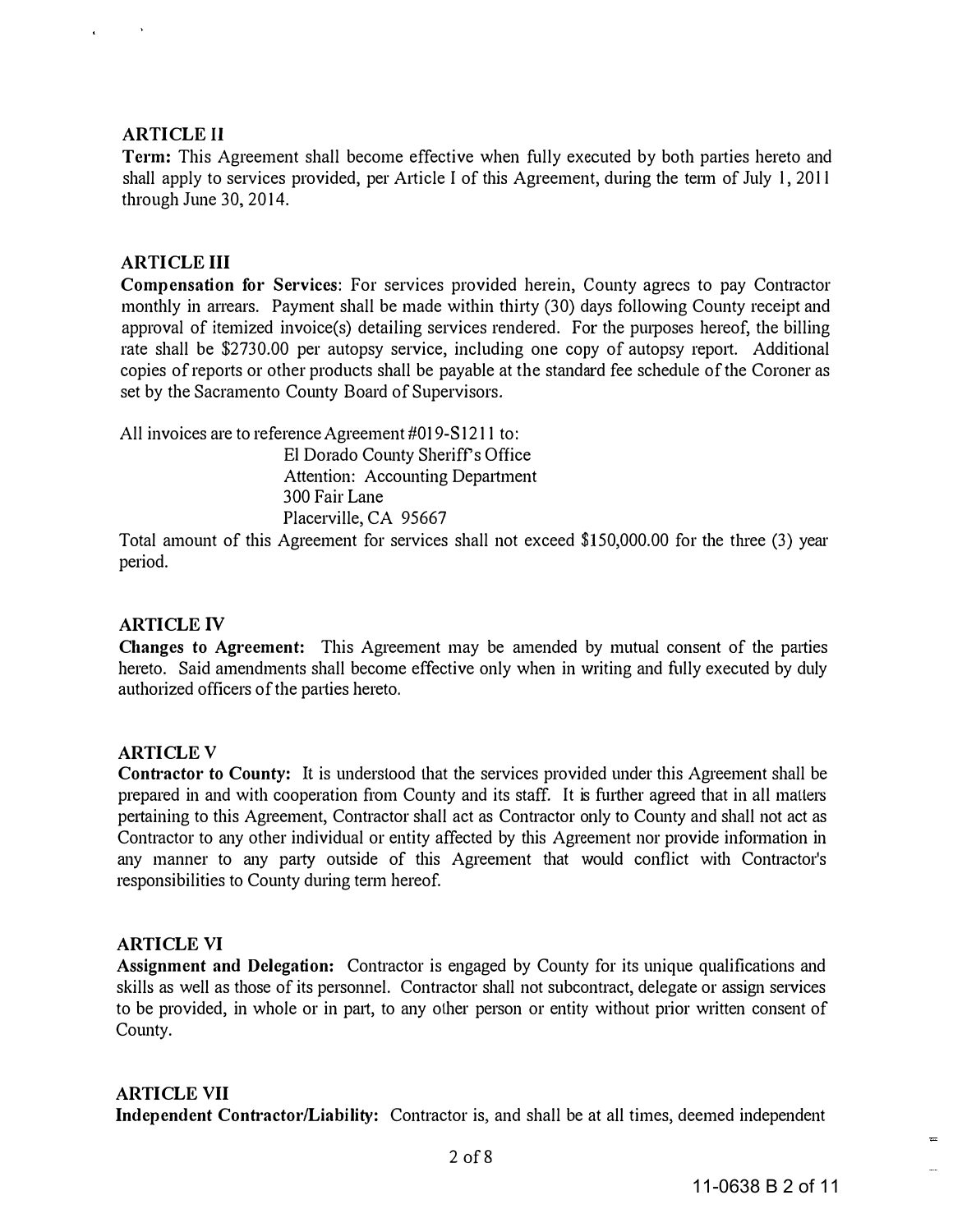and shall be wholly responsible for the manner in which it performs services required by terms of this Agreement. Contractor exclusively assumes responsibility for acts of its employees, associates, and subcontractors, if any are authorized herein, as they relate to services to be provided under this Agreement during the course and scope of their employment.

Contractor shall be responsible for performing the work under this Agreement in a safe, professional, skillful and workmanlike manner and shall be liable for its own negligence and negligent acts of its employees. County shall have no right of control over the manner in which work is to be done and shall, therefore, not be charged with responsibility of preventing risk to Contractor or its employees.

#### ARTICLE VIII

Fiscal Considerations: The parties to this Agreement recognize and acknowledge that County is a political subdivision of the State of California. As such, El Dorado County is subject to the provisions of Article XVI, Section 18 of the California Constitution and other similar fiscal and procurement laws and regulations and may not expend funds for products, equipment or services not budgeted in a given fiscal year. It is further understood that in the normal course of County business, County will adopt a proposed budget prior to a given fiscal year, but that the final adoption of a budget does not occur until after the beginning of the fiscal year.

Notwithstanding any other provision of this Agreement to the contrary, County shall give notice of cancellation of this Agreement in the event of adoption of a proposed budget that does not provide for funds for the services, products or equipment subject herein. Such notice shall become effective upon the adoption of a final budget which does not provide funding for this Agreement. Upon the effective date of such notice, this Agreement shall be automatically terminated and County released from any further liability hereunder.

In addition to the above, should the Board of Supervisors during the course of a given year for financial reasons reduce, or order a reduction, in the budget for any County department for which services were contracted to be performed, pursuant to this paragraph in the sole discretion of the County, this Agreement may be deemed to be canceled in its entirety subject to payment for services performed prior to cancellation.

# ARTICLE IX Default, Termination, and Cancellation:

A. Default: Upon the occurrence of any defanlt of the provisions of this Agreement, a party shall give written notice of said default to the party in default (notice). If the party in default does not cure the default within ten (10) days of the date of notice (time to cure), then such party shall be in default. The time to cure may bc cxtcnded at the discretion of the party giving notice. Any extension of time to cure must be in writing, prepared by the party in default for signature by the party giving notice and must specify the reason(s) for the extension and the date on which the extension of time to cure expires.

Notice given under this section shall specify the alleged default and the applicable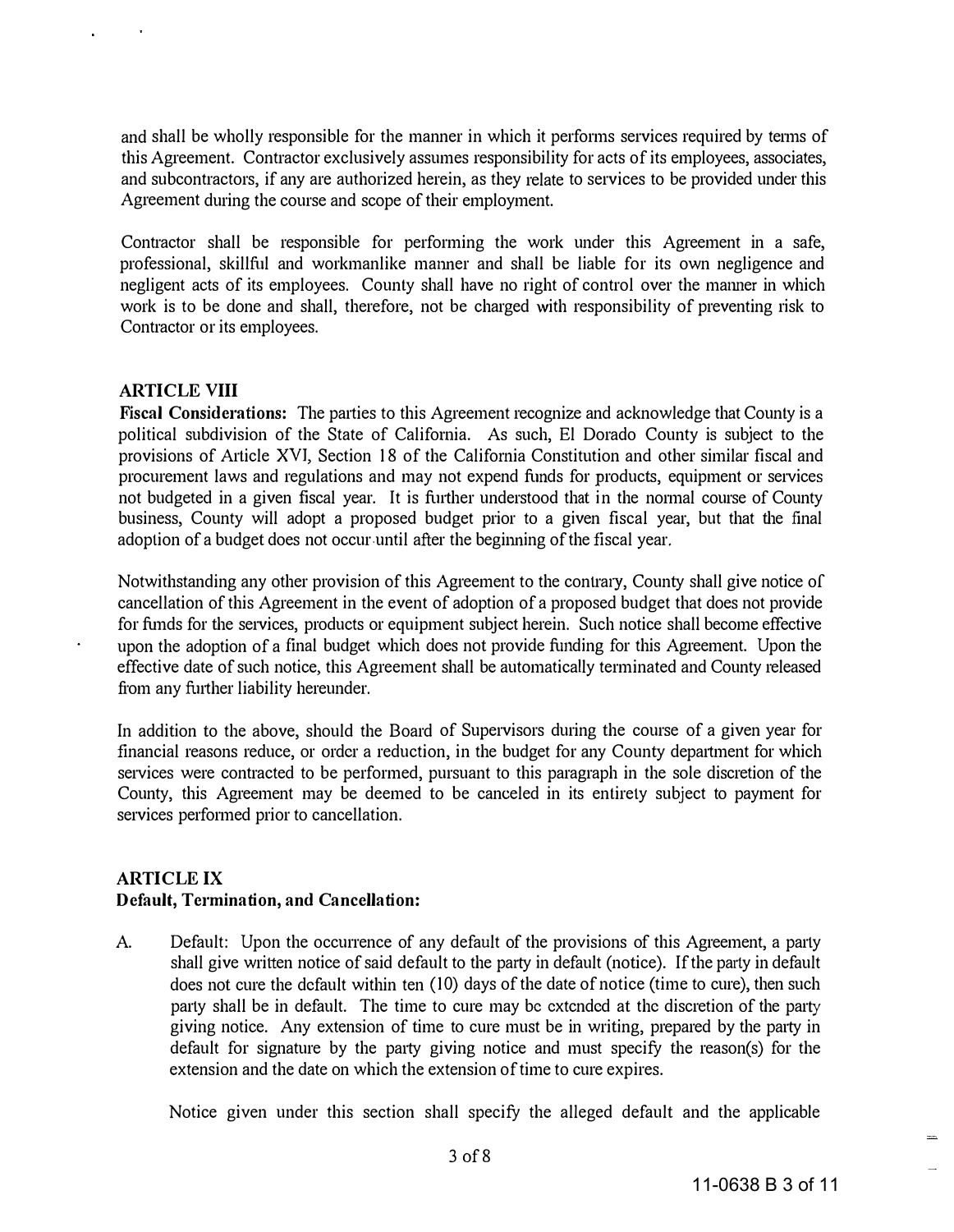Agreement provision and shall demand that the party in default perform the provisions of this Agreement within the applicable period of time. No such notice shall be deemed a termination of this Agreement unless the party giving notice so elects in this notice, or the party giving notice so elects in a subsequent written notice after the time to cure has expired. In the event of termination for default, County reserves the right to take over and complete the work by contract or by any other means.

- B. Bankruptcy: This Agreement, at the option of the County, shall be terminable in the case of bankruptcy, voluntary or involuntary, or insolvency of Contractor.
- C. Ceasing Performance: County may terminate this Agreement in the event Contractor ceases to operate as a business, or otherwise becomes unable to substantially perform any term or condition of this Agreement.
- D. Termination or Cancellation without Cause: County may terminate this Agreement in whole or in part upon seven (7) calendar days written notice by County without cause. If such prior termination is effected, County will pay for satisfactory services rendered prior to the effective dates as set forth in the Notice of Termination provided to Contractor, and for such other services, which County may agree to in writing as necessary for contract resolution. In no event, however, shall County be obligated to pay more than the total amount of the contract. Upon receipt of a Notice of Termination, Contractor shall promptly discontinue all services affected, as of the effective date of termination set forth in such Notice of Termination, unless the notice directs otherwise.

#### ARTICLE X

Notice to Parties: All notices to be given by the parties hereto shall be in writing and served by depositing same in the United States Post Office, postage prepaid and return receipt requested. Notices to County shall be addressed as follows:

COUNTY OF EL DORADO SHERIFF'S OFFICE 300 FAIR LANE PLACERVILLE, CA 95667 ATTN: DONALD ASHTON

or to such other location as the County directs.

With a carbon copy to:

COUNTY OF EL DORADO CHIEF ADMINISTRATIVE OFFICE PROCUREMENT AND CONTRACTS DIVISION 330 FAIR LANE PLACERVILLE, CA 95667 ATTN: TERRI DALY, PURCHASING AGENT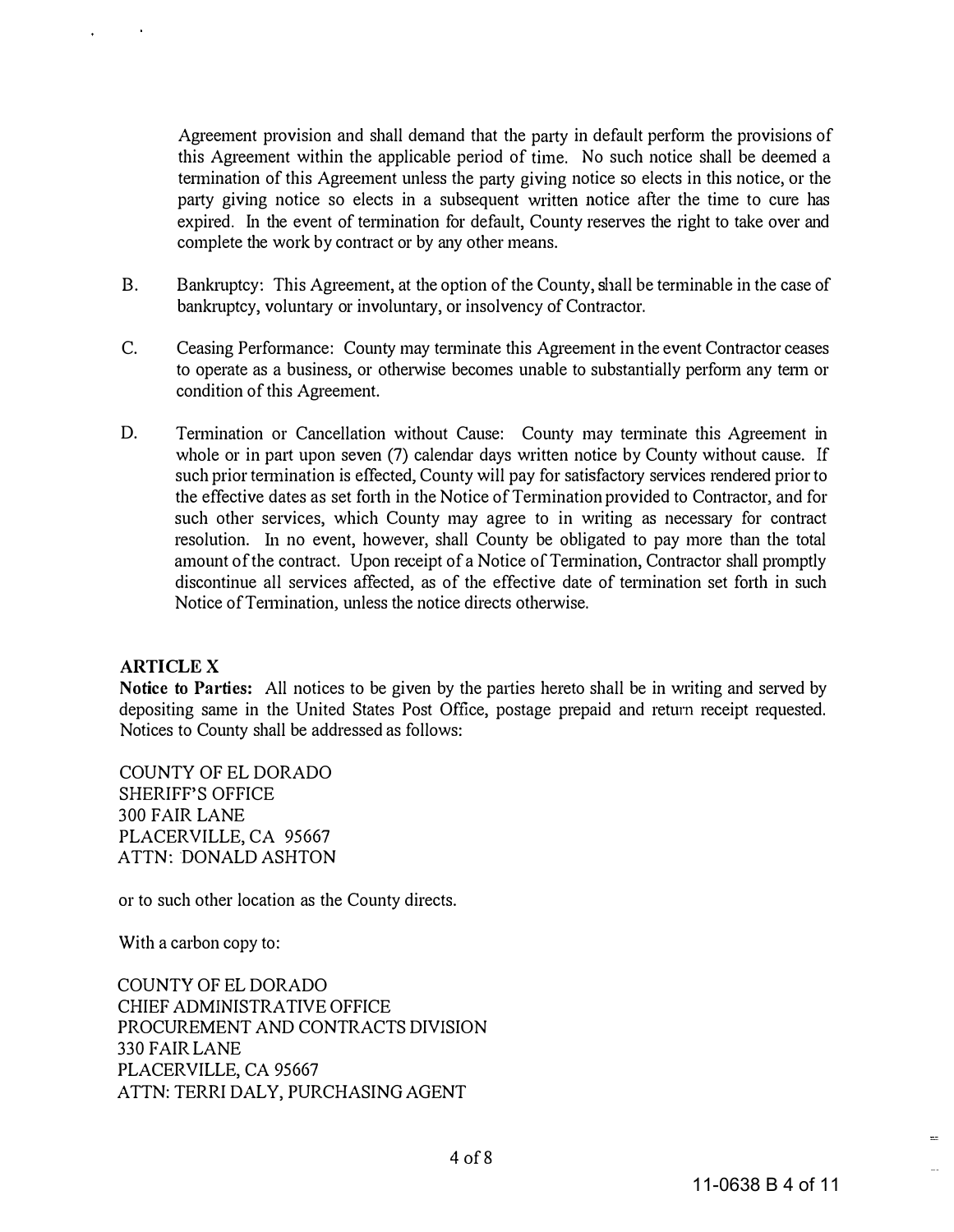Notices to Contractor shall be addressed as follows:

COUNTY OF SACRAMENTO **CORONER** 4800 BROADWAY, SUITE 100 SACRAMENTO, CA 95820-1530 ATTN: GREGORY P. WYATT

or to such other location as the Contractor directs.

## ARTICLE XI

Indemnity: Contractor agrees to indemnify, defend and save harmless County, its officers, agents and employees, from all claims and losses whatsoever, including attorney's fees occurring or resulting to any and all persons, and from any and all claims and losses resulting to any person, firm, or corporation for damages, injury, or death directly arising out of, or connected with Contractor's performance of this Agreement.

County agrees to indemnify, dcfcnd and save harmless Contractor, its officers, agents, and employees from all claims and losses whatsoever, including attorney's fees occurring or resulting to any and all persons, and from any and all claims and losses resulting to any person, firm or corporation for damages, injury, or death directly arising out of, or connected with County's performance of this Agreement.

## **ARTICLE XII**

Insurance/Self-Insurance: Each party, at its sole cost and expense, shall carry insurance -or self-insure - its activities in connection with this Agreement, and obtain, keep in force and maintain, insurance or equivalent programs of self-insurance, for general liability, professional liability, workers compensation, and business automobile liability adequate to cover its potential liabilities hereunder. Each party agrees to provide the other thirty (30) days' advance written notice of any cancellation, termination or lapse of any of the insurance or self-insurance coverages.

## **ARTICLE XIII**

**Interest of Public Official:** No official or employee of County who exercises any functions or responsibilities in review or approval of services to be provided by Contractor under this Agreement shall participate in or attempt to influence any decision relating to this Agreement which affects personal interest or interest of any corporation, partnership, or association in which he/she is directly or indirectly interested; nor shall any such official or employee of County have any interest, direct or indirect, in this Agreement or the proceeds thereof.

#### **ARTICLE XIV**

Interest of Contractor: Contractor covenants that Contractor presently has no personal interest or financial interest, and shall not acquire same in any manner or degree in either: I) any other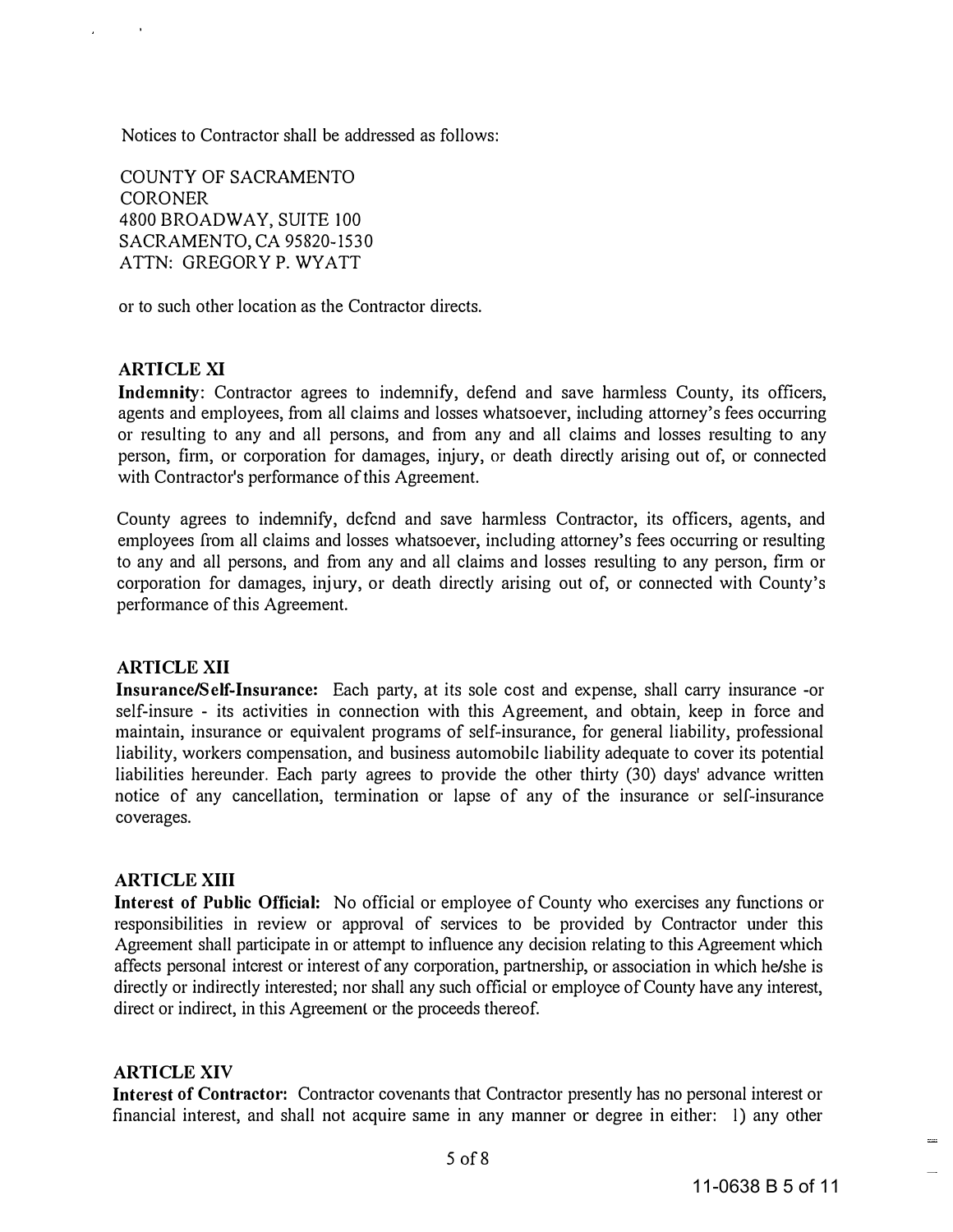contract connected with or directly affected by the services to be performed by this Agreement; or, 2) any other entities connected with or directly affected by the services to be performed by this Agreement. Contractor further covenants that in the performance of this Agreement no person having any such interest shall be employed by Contractor.

#### ARTICLE XV

Califomia Residency (Form 590): All independent Contractors providing services to the County must file a State of California Form 590, certifying their California residency or, in the case of a corporation, certifying that they have a permanent place of business in California. The Contractor will be required to submit a Form 590 prior to execution of an Agreement or County shall withhold seven (7) percent of each payment made to the Contractor during term of the Agreement. This requirement applies to any agreement/contract exceeding \$1,500.00.

#### ARTICLE XVI

Taxpayer Identification Number (Form W-9): All independent Contractors or corporations providing services to the County must file a Department of the Treasury Intemal Revenue Service Form W-9, certifying their Taxpayer Identification Number.

#### ARTICLE XVII

County Business License: It is unlawful for any person to furnish supplies or services, or transact any kind of business in the unincorporated territory of El Dorado County without possessing a County business license unless exempt under County Code Section 5.08.070.

## ARTICLE XVIII

Administrator: The County Officer or employee with responsibility for administering this Agreement is Donald Ashton, Fiscal Administration Manager, Sheriff's Office, or successor.

## ARTICLE XIX

Authorized Signatures: The parties to this Agreement represent that the undersigned individuals executing this Agreement on their respective behalf are fully authorized to do so by law or other appropriate instrument and to bind upon said parties to the obligations set forth herein.

#### ARTICLE XX

Partial Invalidity: If any provision of this Agreement is held by a court of competent jurisdiction to be invalid, void or unenforceable, the remaining provisions will continue in full forcc and effect without being impaired or invalidated in any way.

## ARTICLE XXI

Venue: Any dispute resolution action arising out of this Agreement, including, but not limited to, litigation, mediation, or arbitration, shall be brought in EI Dorado County, California, and shall be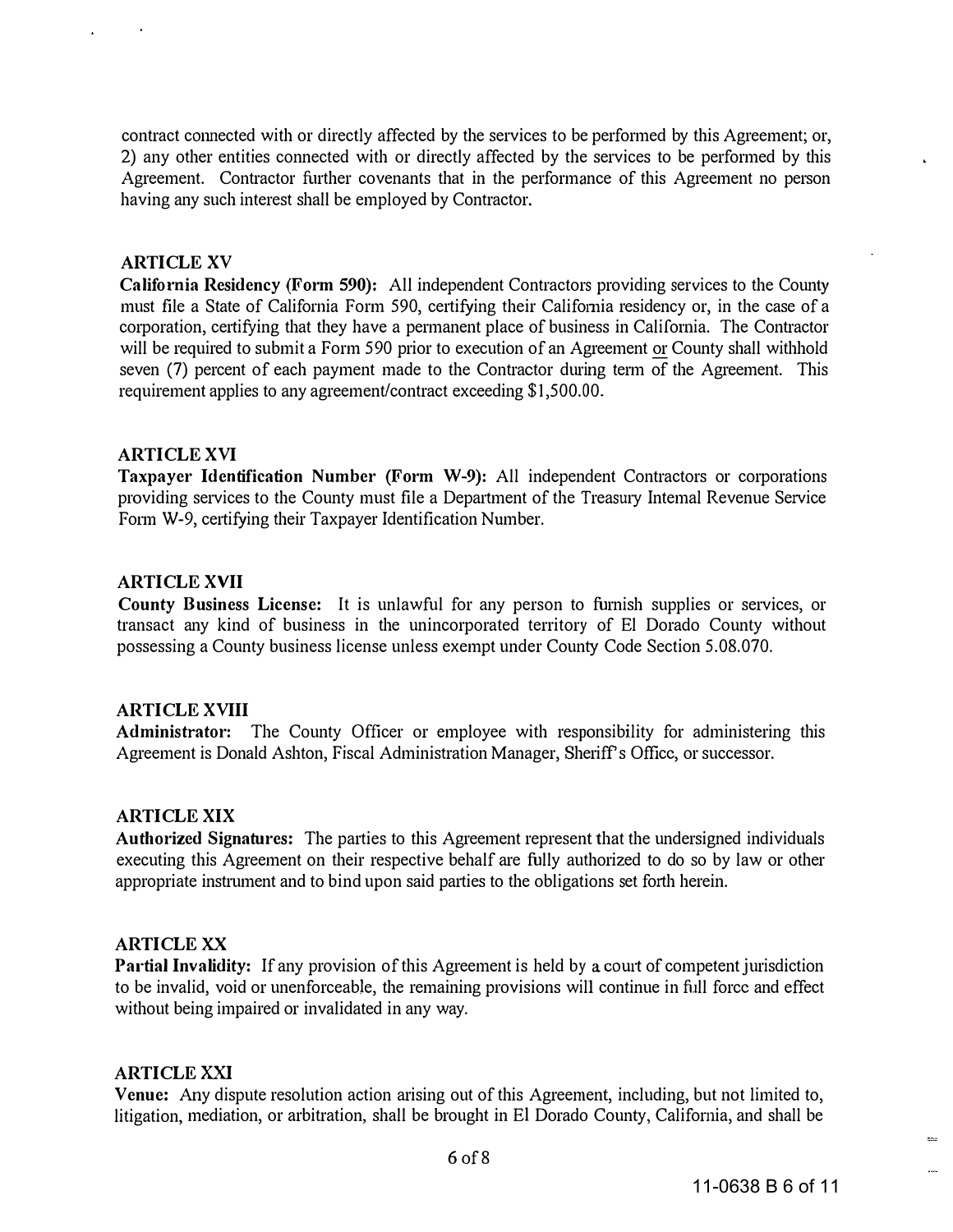resolved in accordance with the laws of the State of California.

## **ARTICLE XXII**

Entire Agreement: This document and the documents referred to herein or exhibits hereto are the entire Agreement between the parties and they incorporate or supersede all prior written or oral Agreements or understandings.

## REQUESTING CONTRACT ADMINISTRATOR CONCURRENCE:

 $By: O\_COL$  Dated:  $\mathcal{M}_{\alpha}$  to,  $z \approx 11$ 

Don Ashton Fiscal Administration Manager Sheriff's Office

#### REQUESTING DEPARTMENT HEAD CONCURRENCE:

 $By: RQ$ Rich Williams house and the documents referred to here<br>varties and they incorporate or superse<br>ADMINISTRATOR CONCURRENCE:<br><br>Dated:  $\frac{\sqrt{18}}{5}/10$ /11<br><br> $\frac{2}{5}/10$ /11

Undersheriff

/

/

/

/

/

/

/

/

/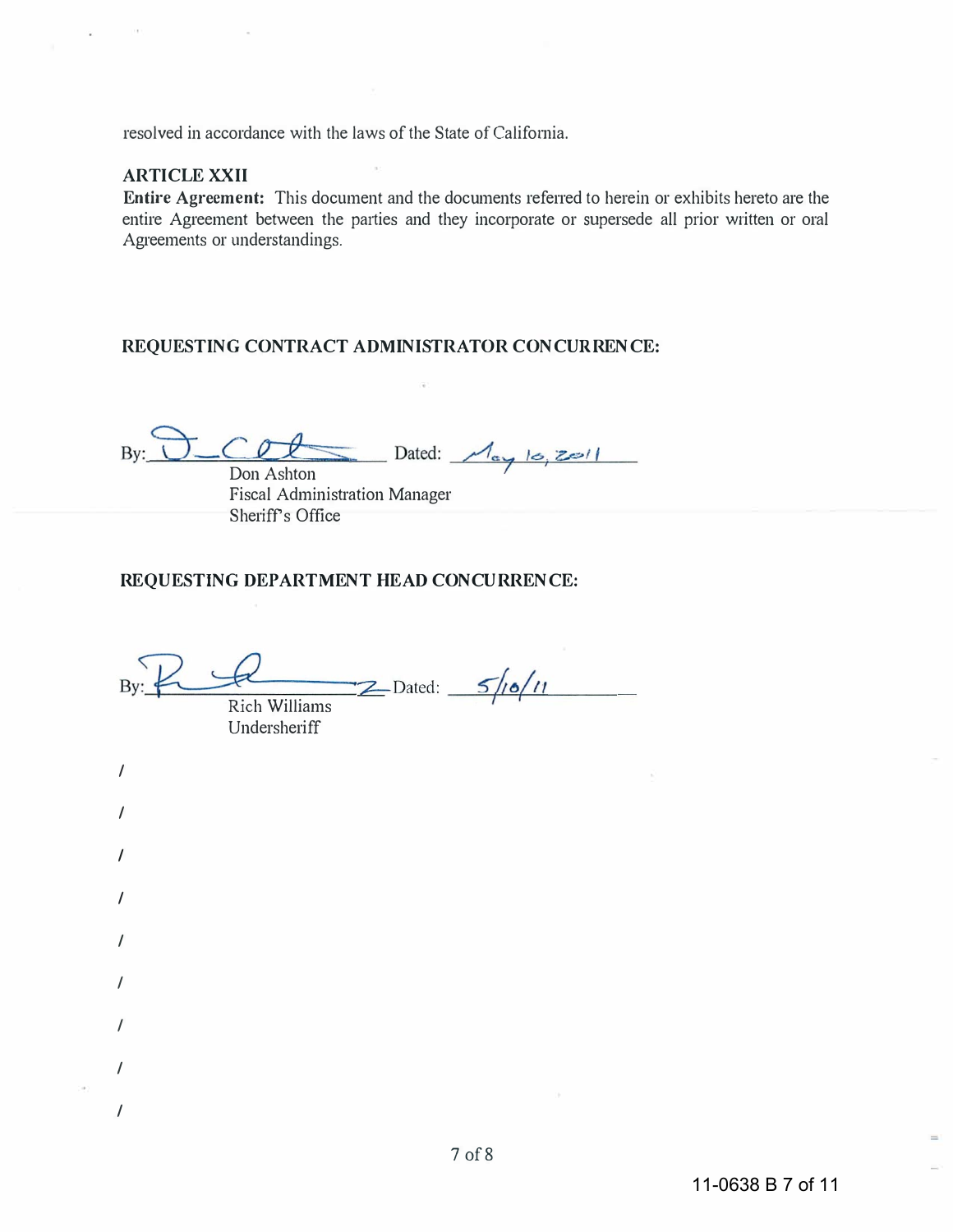IN WITNESS WHEREOF, the parties hereto have executed this Agreement on the dates indicated below, the latest of which shall be deemed to be the effective date of this Agreement.

## -- COUNTY OF EL DORADO--

Dated: \_\_\_\_\_\_\_\_ \_

 $\mathbf{B} \mathbf{y}$ :

Chair Board of Supervisors "County"

ATTEST: Suzanne Allen de Sanchez, Clerk of the Board of Supervisors

By: \_\_\_\_\_\_\_\_\_\_\_ Date: \_\_\_\_\_\_\_\_ \_

Deputy Clerk

-- CO N T RAC TOR --

Dated:

 $\mathbf{By:}$ 

Chair, Sacramento County Board of Supervisors " Contractor"

## APPROVED BY COUNTY COUNSEL:

By: Dated:

ATTEST: Clerk of the Board of Supervisors

By: Dated:

 $\overline{a}$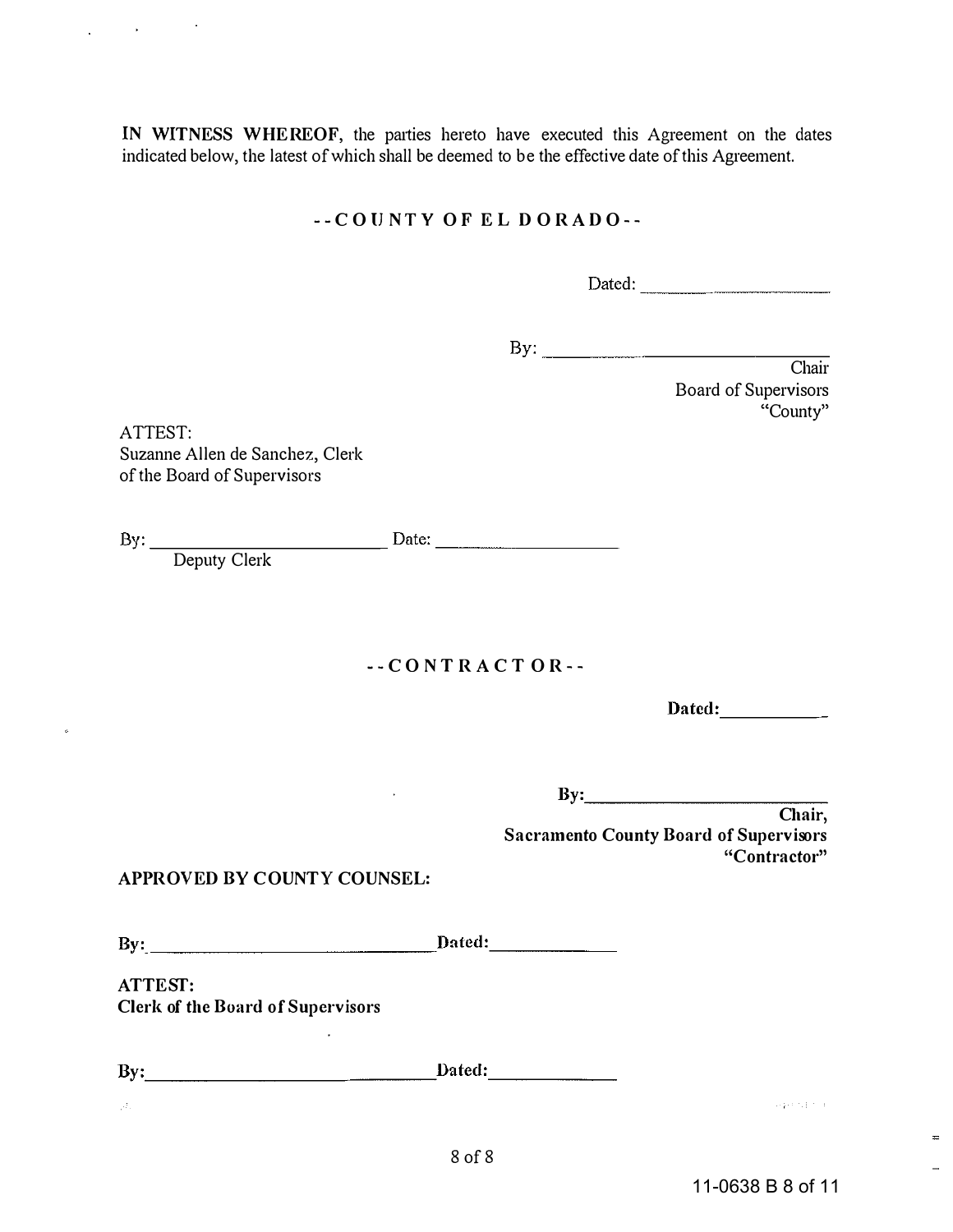# EXHIBIT "A"

# Scope of Services

- 1. Contractor shall provide autopsy support and morgue services for "Rule Out Homicide", "Homicide", and "Sudden Infant Death Syndrome" cases for County.
- 2. Contractor shall provide licensed physicians to perform all required autopsies and other postmortem examinations Monday through Friday. These licensed physicians shall be:
	- a. Board certified or Board eligible forensic pathologists, as defined by the American Board of Pathology, or
	- b. Physicians that are training under the supervision of a forensic pathologist (such as a resident that is training to become a forensic pathologist).
- 3. Contractor will be open for intake and initial processing of bodies twenty-four (24) hours per day, seven days per week, including holidays. Contractor's normal autopsy hours shall be 9:30 a.m. and 1:30 p.m., Monday through Friday, including all legal County holidays.
- 4. Contractor will perform autopsies in special necessity cases where an autopsy is required outside of normal working hours, upon mutual agreement with the EI Dorado County Sheriff.
- 5. The intent of the Contractor is that all autopsies will be performed in the timeliest manner possible. When an autopsy cannot be performed immediately upon receipt of the body, a pathologist shall do a preliminary examination; report any unusual findings to the EI County Sheriff and schedule an autopsy to take place within twenty-four (24) hours.
- 6. Contractor shall provide a determination as to the cause of death in all cases referred by the County for autopsy or consultation. Determinations may include the conduct of autopsies, gross and microscopic examination of tissues, preparation of written reports, and response to death scenes at the direction of County.
- 7. Contractor shall provide a pathologist at death scenes where necessary and approved by County.
- 8. Pathology Reports:
	- a. The Contractor shall be responsible for transcription and preparation of autopsy reports.
	- b. The Contractor shall be responsible for preparing an interim report of findings, in a timely manner, sufficient to be acceptable at a preliminary judicial hearing in any case in which a defendant has been charged with a felony related to the cause of death of a decedent.
	- c. Autopsy reports shall be due to County within 30 days following the receipt of toxicology reports by Contractor.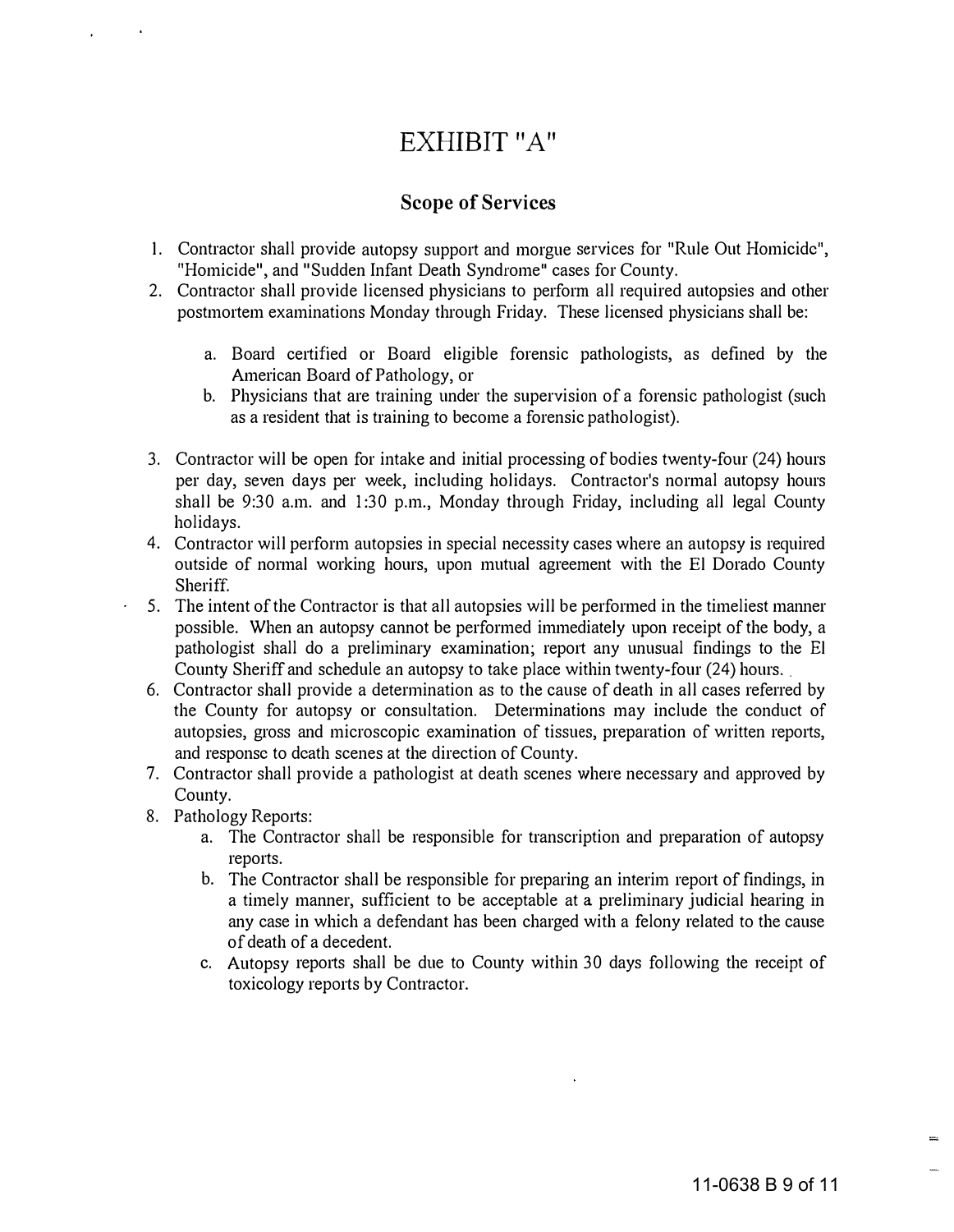- 9. Minimum expected autopsy service:
	- a. A report of the necropsy findings, including external examination, internal organ description, microscopic studies, pathologic diagnoses, analysis of toxicology reports, cause of death, and other significant conditions that relate.
	- b. Collection of body fluids and tissues for toxicological analysis.
	- c. Photographs of homicides and any unusual cases.
	- d. Diagrams of important external findings on homicide victims.
	- e. Collection of evidence for the laboratory examinations.
	- f. Routine interpretation of X-Rays.

Contractor will perform all required autopsies, gross and microscopic examination of the tissues, review of toxicological reports, as well as written reports, in facilities provided by the Contractor, unless an exception is agreed to by the parties to this Agreement.

Autopsy cases that involve highly infectious or toxic agents may be, with concurrence of the Contractor and the El Dorado County Sheriff, limited.

- 10. In addition to autopsies, the pathologists shall provide review of investigator's reports, medical records, and toxicology results in all Coroner cases to assist in the proper determination of case disposition.
- II . Contractor shall make available staff involved with an EI Dorado case to testify in court or similar proceedings.
- 12. Contractor shall provide the following specialized services to County;
	- a. Histology
	- b. Forensic Odontology
	- c. Entomology
	- d. Clinical Chemistry
	- e. Forensic Radiology
	- f. Forensic Neuropathology

County will compensate Contractor for the cost of such additional services as Contractor deems necessary for the proper autopsy and determination of findings in an individual case.

- 1 3. If County determines to utilize specialized services other than those used by Contractor, subject specimens will be collected by County or its designated agents.
- 14. County agrees to provide transportation of decedent to Contractor's facility along with relevant medical records and investigative reports.
- 15. County agrees to remove remains from control of Contractor within five (5) days of autopsy or alternatively reimburse Contractor thirty-five dollars (\$35.00) per day following the fifth day after autopsy.
- 16. County shall have the discretion to allow persons to be present at any postmortem examination as provided in Government Code Section 27491.4. EI Dorado County peace officers will be allowed access to autopsies.